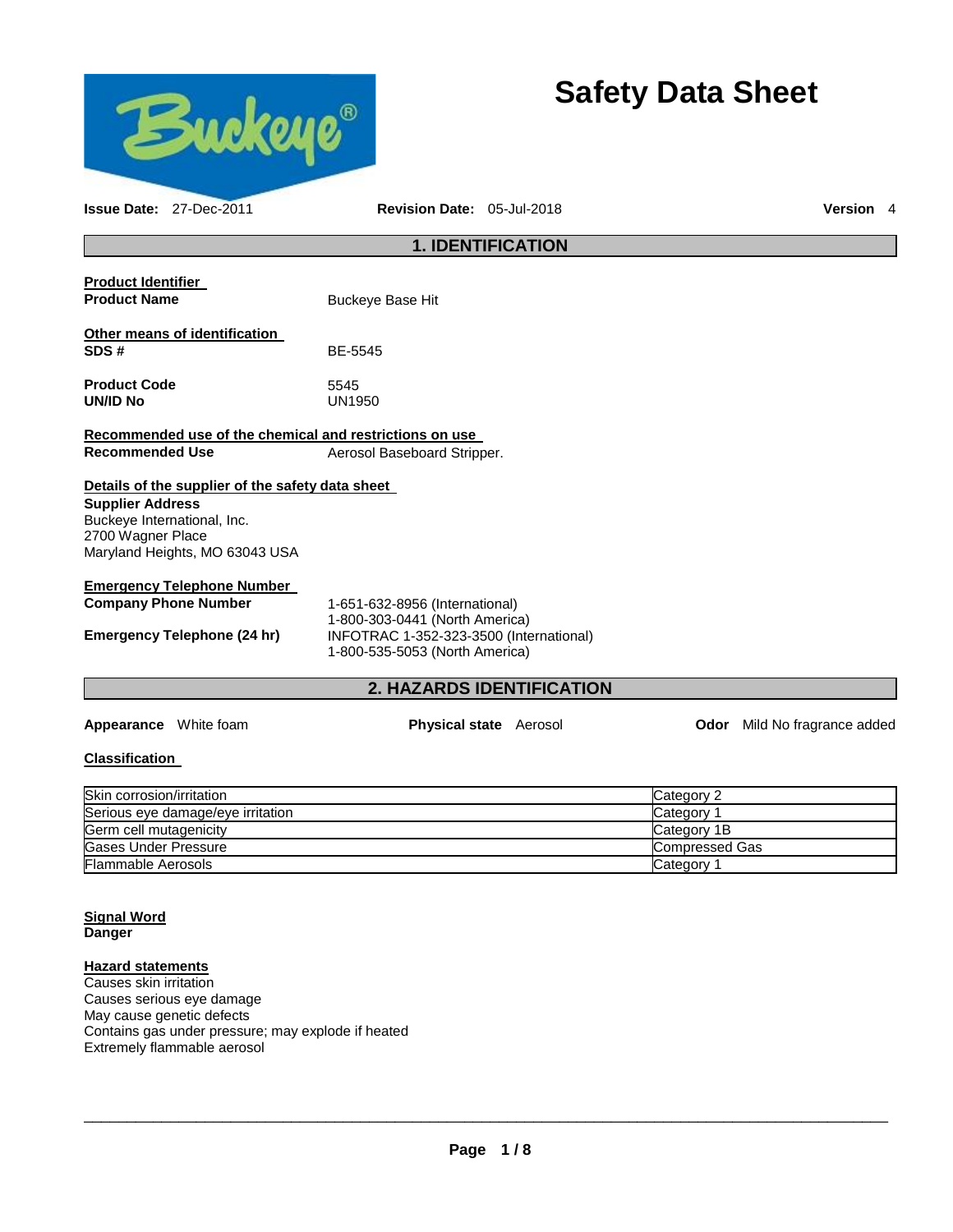

#### **Precautionary Statements - Prevention**

Obtain special instructions before use Do not handle until all safety precautions have been read and understood Use personal protective equipment as required Wash face, hands and any exposed skin thoroughly after handling Keep away from heat/sparks/open flames/hot surfaces. — No smoking Do not spray on an open flame or other ignition source Pressurized container: Do not pierce or burn, even after use

#### **Precautionary Statements - Response**

If exposed or concerned: Get medical advice/attention IF IN EYES: Rinse cautiously with water for several minutes. Remove contact lenses, if present and easy to do. Continue rinsing Immediately call a poison center or doctor/physician IF ON SKIN: Wash with plenty of water and soap Take off contaminated clothing and wash before reuse If skin irritation occurs: Get medical advice/attention

#### **Precautionary Statements - Storage**

Store locked up Protect from sunlight. Store in a well-ventilated place Do not expose to temperatures exceeding 50 °C/122 °F

#### **Precautionary Statements - Disposal**

Dispose of contents/container to an approved waste disposal plant

#### **Other hazards**

Harmful to aquatic life with long lasting effects

# **3. COMPOSITION/INFORMATION ON INGREDIENTS**

| <b>Chemical Name</b>                  | <b>CAS No.</b> | Weight-% |
|---------------------------------------|----------------|----------|
| Petroleum gases, liquified, sweetened | 68476-86-8     |          |
| Butoxypropanol                        | 5131-66-8      | :10      |
| Monoethanolamine                      | 141-43-5       |          |

\*\*If Chemical Name/CAS No is "proprietary" and/or Weight-% is listed as a range, the specific chemical identity and/or percentage of composition has been withheld as a trade secret.\*\*

# **4. FIRST AID MEASURES**

#### **First Aid Measures**

| <b>General Advice</b> | If exposed or concerned: Get medical advice/attention.                                                                                     |
|-----------------------|--------------------------------------------------------------------------------------------------------------------------------------------|
| <b>Eye Contact</b>    | Rinse immediately with plenty of water, also under the eyelids, for at least 15 minutes. Call<br>a physician immediately.                  |
| <b>Skin Contact</b>   | Wash skin with soap and water. Take off contaminated clothing and wash it before reuse. If<br>irritation persists, seek medical attention. |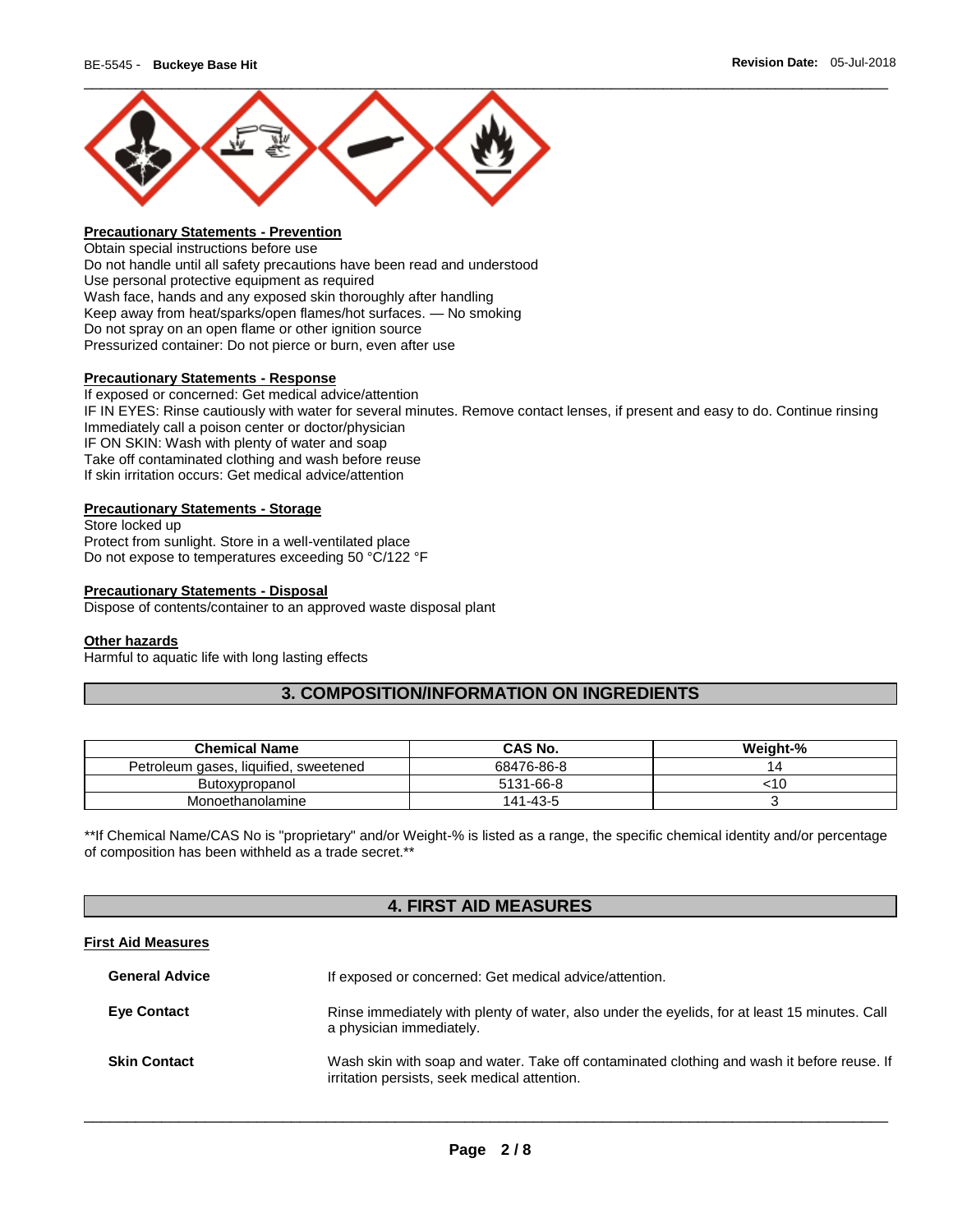| <b>Inhalation</b>                   | Remove to fresh air.                                                                                                                           |
|-------------------------------------|------------------------------------------------------------------------------------------------------------------------------------------------|
| Ingestion                           | Clean mouth with water and drink afterwards plenty of water.                                                                                   |
| Most important symptoms and effects |                                                                                                                                                |
| <b>Symptoms</b>                     | Causes skin irritation. Causes serious eye irritation. Prolonged breathing of vapors may<br>cause nausea, headache, weakness and/or dizziness. |

#### **Indication of any immediate medical attention and special treatment needed**

| <b>Notes to Physician</b> | Treat symptomatically. |
|---------------------------|------------------------|
|---------------------------|------------------------|

# **5. FIRE-FIGHTING MEASURES**

#### **Suitable Extinguishing Media**

Carbon dioxide (CO2). Foam. Dry chemical.

#### **Unsuitable Extinguishing Media** Not determined.

#### **Specific Hazards Arising from the Chemical**

Extremely flammable aerosol. Do not expose to temperatures exceeding 50 °C/122°F. In a fire or if heated, a pressure increase will occur and the container may burst.

**Hazardous Combustion Products** Carbon oxides. Nitrogen oxides (NOx).

#### **Protective equipment and precautions for firefighters**

As in any fire, wear self-contained breathing apparatus pressure-demand, MSHA/NIOSH (approved or equivalent) and full protective gear.

#### **6. ACCIDENTAL RELEASE MEASURES**

#### **Personal precautions, protective equipment and emergency procedures**

| <b>Personal Precautions</b>                          | Use personal protection recommended in Section 8.                                                                                                                   |
|------------------------------------------------------|---------------------------------------------------------------------------------------------------------------------------------------------------------------------|
| <b>Environmental precautions</b>                     |                                                                                                                                                                     |
| <b>Environmental precautions</b>                     | Prevent from entering into soil, ditches, sewers, waterways and/or groundwater. See<br>Section 12, Ecological Information. See Section 13: DISPOSAL CONSIDERATIONS. |
| Methods and material for containment and cleaning up |                                                                                                                                                                     |
| <b>Methods for Containment</b>                       | Prevent further leakage or spillage if safe to do so.                                                                                                               |
| <b>Methods for Clean-Up</b>                          | Pick up with mop, wet/dry vac, or absorbent material. Rinse area with clear water and allow<br>floor to dry before allowing traffic.                                |

# **7. HANDLING AND STORAGE**

#### **Precautions for safe handling**

**Advice on Safe Handling** Handle in accordance with good industrial hygiene and safety practice. Use personal protection recommended in Section 8. Avoid contact with skin, eyes or clothing. Wash face, hands and any exposed skin thoroughly after handling. Obtain special instructions before use. Do not handle until all safety precautions have been read and understood. Do not contaminate water, food, or feed by storage or disposal. Keep away from heat/sparks/open flames/hot surfaces. — No smoking. Do not spray on an open flame or other ignition source. Pressurized container: Do not pierce or burn, even after use.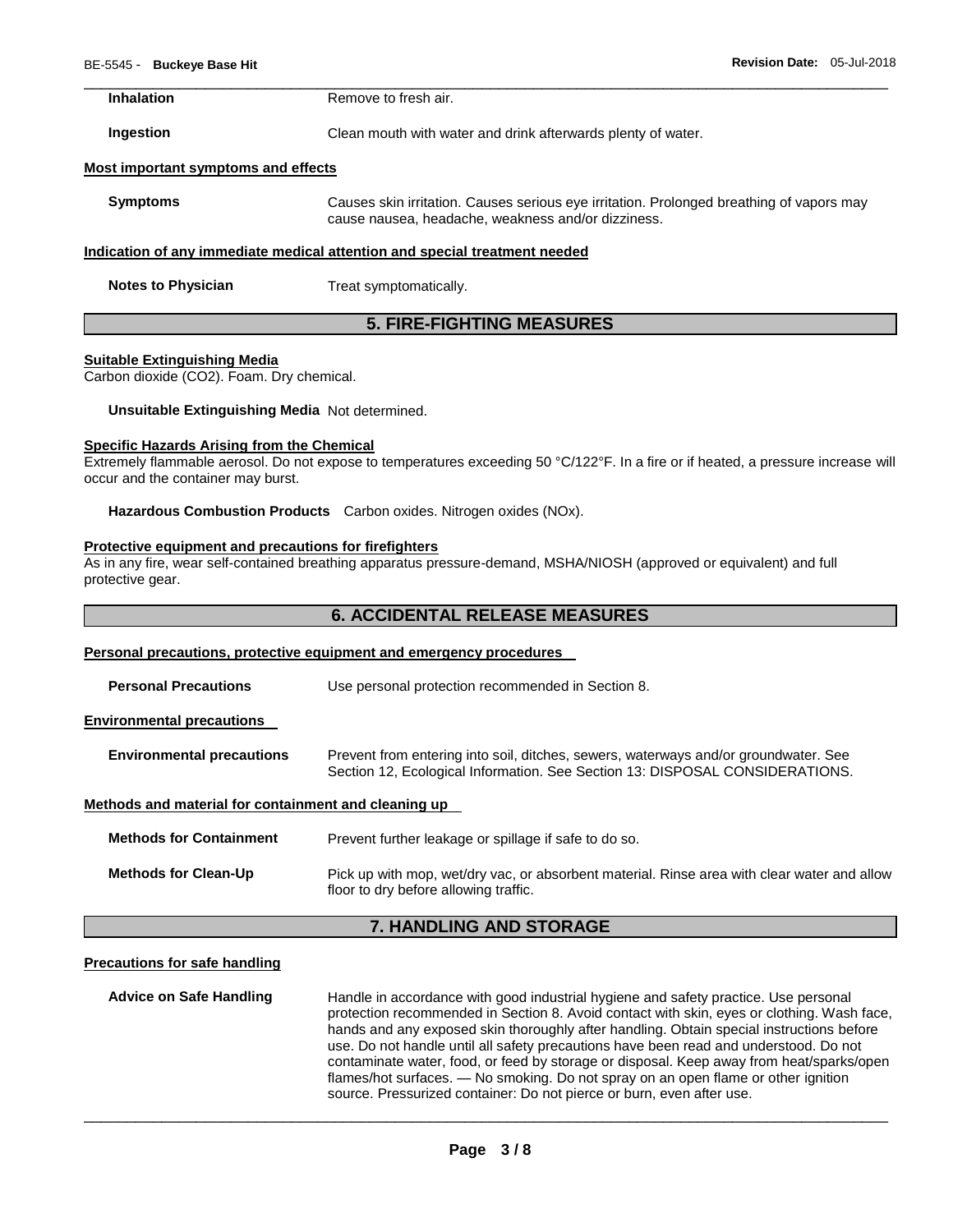#### **Conditions for safe storage, including any incompatibilities**

| <b>Storage Conditions</b> | Keep container tightly closed and store in a cool, dry and well-ventilated place. Store away<br>from heat, sparks, flame. Store at room temperature. Keep from freezing. Store locked up.<br>Do not puncture or incinerate container. Do not expose to temperatures exceeding 50<br>$\degree$ C/122 $\degree$ F. |
|---------------------------|------------------------------------------------------------------------------------------------------------------------------------------------------------------------------------------------------------------------------------------------------------------------------------------------------------------|
|                           |                                                                                                                                                                                                                                                                                                                  |

\_\_\_\_\_\_\_\_\_\_\_\_\_\_\_\_\_\_\_\_\_\_\_\_\_\_\_\_\_\_\_\_\_\_\_\_\_\_\_\_\_\_\_\_\_\_\_\_\_\_\_\_\_\_\_\_\_\_\_\_\_\_\_\_\_\_\_\_\_\_\_\_\_\_\_\_\_\_\_\_\_\_\_\_\_\_\_\_\_\_\_\_\_

#### **Incompatible Materials Strong oxidizing agents.**

# **8. EXPOSURE CONTROLS/PERSONAL PROTECTION**

#### **Exposure Guidelines**

| <b>Chemical Name</b> | <b>ACGIH TLV</b> | <b>OSHA PEL</b>                     | <b>NIOSH IDLH</b>         |
|----------------------|------------------|-------------------------------------|---------------------------|
| Monoethanolamine     | STEL: 6 ppm      | TWA: 3 ppm                          | IDLH: 30 ppm              |
| 141-43-5             | TWA: 3 ppm       | TWA: 6 mg/m <sup>3</sup>            | TWA: 3 ppm                |
|                      |                  | (vacated) TWA: 3 ppm                | TWA: $8 \text{ mg/m}^3$   |
|                      |                  | (vacated) TWA: $8 \text{ mg/m}^3$   | STEL: 6 ppm               |
|                      |                  | (vacated) STEL: 6 ppm               | STEL: $15 \text{ mg/m}^3$ |
|                      |                  | (vacated) STEL: $15 \text{ mg/m}^3$ |                           |

#### **Appropriate engineering controls**

#### **Engineering Controls** Ensure adequate ventilation, especially in confined areas. Eyewash stations. Showers.

#### **Individual protection measures, such as personal protective equipment**

| <b>Eye/Face Protection</b>      | Risk of contact: Wear approved safety goggles.                                                        |
|---------------------------------|-------------------------------------------------------------------------------------------------------|
| <b>Skin and Body Protection</b> | Wear rubber gloves or other impervious gloves.                                                        |
| <b>Respiratory Protection</b>   | No protection is ordinarily required under normal conditions of use and with adequate<br>ventilation. |

**General Hygiene Considerations** Handle in accordance with good industrial hygiene and safety practice.

# **9. PHYSICAL AND CHEMICAL PROPERTIES**

#### **Information on basic physical and chemical properties**

| <b>Physical state</b><br>Appearance<br>Color | Aerosol<br>White foam<br>White       | Odor<br><b>Odor Threshold</b> | Mild No fragrance added<br>Not determined |
|----------------------------------------------|--------------------------------------|-------------------------------|-------------------------------------------|
| <b>Property</b>                              | Values                               | • Method<br>Remarks           |                                           |
| рH                                           | 11.8 - 12.2 (conc. and use dilution) |                               |                                           |
| Melting point / freezing point               | Not determined                       |                               |                                           |
| <b>Boiling Point / Boiling Range</b>         | Not determined                       |                               |                                           |
| <b>Flash Point</b>                           | No flame extension, ASTM D3065       |                               |                                           |
| <b>Evaporation Rate</b>                      | Not determined                       |                               |                                           |
| <b>Flammability (Solid, Gas)</b>             | Not determined                       |                               |                                           |
| <b>Flammability Limit in Air</b>             |                                      |                               |                                           |
| <b>Upper Flammability Limit</b>              | Not applicable                       |                               |                                           |
| <b>Lower Flammability Limit</b>              | Not applicable                       |                               |                                           |
| <b>Vapor Pressure</b>                        | Not determined                       |                               |                                           |
| <b>Vapor Density</b>                         | Not determined                       |                               |                                           |
| <b>Relative Density</b>                      | 1.00                                 |                               |                                           |
| <b>Water Solubility</b>                      | Not determined                       |                               |                                           |
| Solubility in other solvents                 | Not determined                       |                               |                                           |
|                                              |                                      |                               |                                           |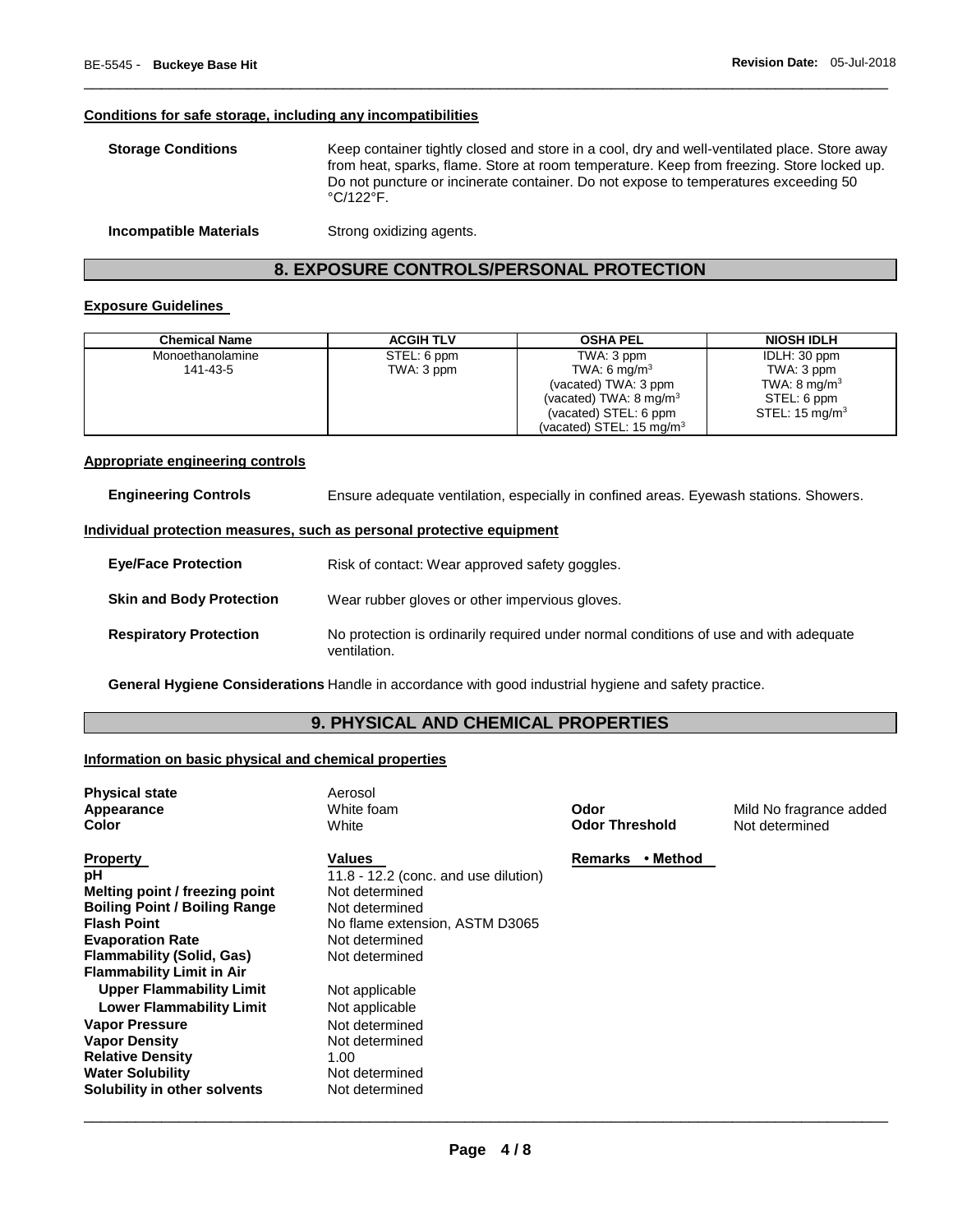| <b>Partition Coefficient</b>     | Not determined |
|----------------------------------|----------------|
| <b>Autoignition temperature</b>  | Not determined |
| <b>Decomposition Temperature</b> | Not determined |
| <b>Kinematic Viscosity</b>       | Not determined |
| <b>Dynamic Viscosity</b>         | Not determined |
| <b>Explosive Properties</b>      | Not determined |
| <b>Oxidizing Properties</b>      | Not determined |

# **10. STABILITY AND REACTIVITY**

#### **Reactivity**

Not reactive under normal conditions.

#### **Chemical Stability**

Stable under recommended storage conditions.

### **Possibility of Hazardous Reactions**

None under normal processing.

**Hazardous Polymerization** Hazardous polymerization does not occur.

#### **Conditions to Avoid**

Keep separated from incompatible substances. Avoid heat, sparks, open flames and other ignition sources. Keep out of reach of children.

#### **Incompatible Materials**

Strong oxidizing agents.

### **Hazardous Decomposition Products**

Carbon oxides. Nitrogen oxides (NOx).

# **11. TOXICOLOGICAL INFORMATION**

#### **Information on likely routes of exposure**

| <b>Product Information</b> |                                  |
|----------------------------|----------------------------------|
| <b>Eve Contact</b>         | Causes serious eye damage.       |
| <b>Skin Contact</b>        | Causes skin irritation.          |
| Inhalation                 | Avoid breathing vapors or mists. |
| Ingestion                  | Do not ingest.                   |

#### **Component Information**

| <b>Chemical Name</b>         | Oral LD50                         | <b>Dermal LD50</b>                    | <b>Inhalation LC50</b>   |
|------------------------------|-----------------------------------|---------------------------------------|--------------------------|
| Butoxypropanol               | $= 1900$ mg/kg (Rat) = 5660 µL/kg | (Rabbit)<br>= 3100 mg/kg              |                          |
| 5131-66-8                    | Rat `                             |                                       |                          |
| Monoethanolamine             | ˈRat \<br>= 1720 mg/kg            | Rabbit $) = 1000$ mg/kg<br>l= 1 mL/kg |                          |
| 141-43-5                     |                                   | Rabbit)                               |                          |
| Potassium Oleate<br>143-18-0 | Rat)<br>> 5 g/kg                  | (Rat)<br>$> 2$ g/kg                   | $\overline{\phantom{a}}$ |

#### **Information on physical, chemical and toxicological effects**

**Symptoms** Please see section 4 of this SDS for symptoms.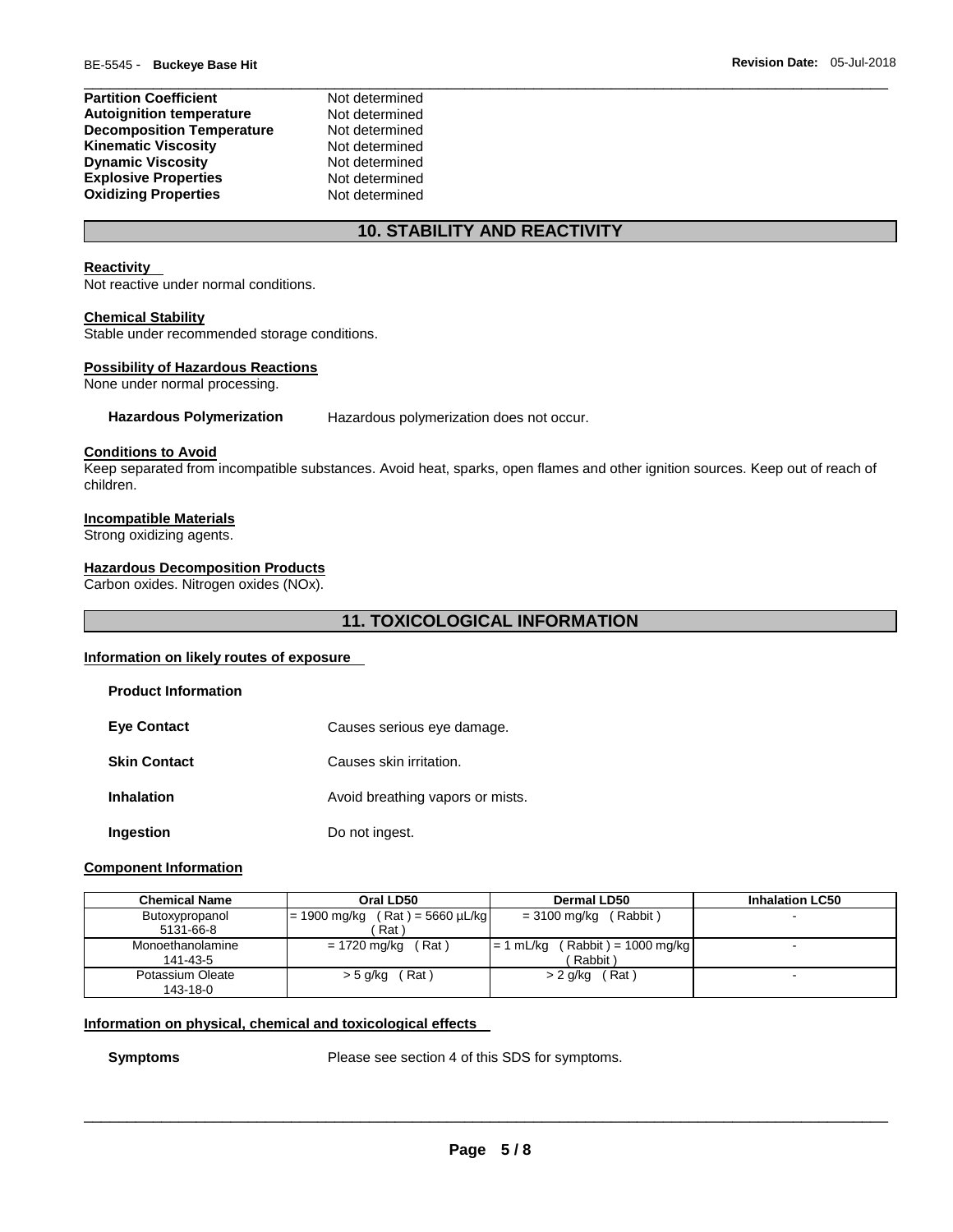#### **Delayed and immediate effects as well as chronic effects from short and long-term exposure**

| <b>Germ cell mutagenicity</b>         | May cause genetic defects.                                                                                                                   |
|---------------------------------------|----------------------------------------------------------------------------------------------------------------------------------------------|
| Carcinogenicity                       | Based on the information provided, this product does not contain any carcinogens or<br>potential carcinogens as listed by OSHA, IARC or NTP. |
| <b>Numerical measures of toxicity</b> |                                                                                                                                              |

\_\_\_\_\_\_\_\_\_\_\_\_\_\_\_\_\_\_\_\_\_\_\_\_\_\_\_\_\_\_\_\_\_\_\_\_\_\_\_\_\_\_\_\_\_\_\_\_\_\_\_\_\_\_\_\_\_\_\_\_\_\_\_\_\_\_\_\_\_\_\_\_\_\_\_\_\_\_\_\_\_\_\_\_\_\_\_\_\_\_\_\_\_

**The following values are calculated based on chapter 3.1 of the GHS document** . **ATEmix (oral)** 24,294.00 mg/kg **ATEmix (dermal)** 13,417.00 mg/kg

**ATEmix (inhalation-dust/mist)** 50.00 mg/L

# **12. ECOLOGICAL INFORMATION**

#### **Ecotoxicity**

Harmful to aquatic life with long lasting effects.

#### **Component Information**

| <b>Chemical Name</b> | Algae/aquatic plants                                               | Fish                               | Crustacea                   |  |
|----------------------|--------------------------------------------------------------------|------------------------------------|-----------------------------|--|
| Monoethanolamine     | 15: 72 h Desmodesmus subspicatus 3684: 96 h Brachydanio rerio mg/L |                                    | 65: 48 h Daphnia magna mg/L |  |
| 141-43-5             | mg/L EC50                                                          | LC50 static 114 - 196: 96 h        | EC50                        |  |
|                      |                                                                    | Oncorhynchus mykiss mg/L LC50      |                             |  |
|                      |                                                                    | static 227: 96 h Pimephales        |                             |  |
|                      |                                                                    | promelas mg/L LC50 flow-through    |                             |  |
|                      |                                                                    | 200: 96 h Oncorhynchus mykiss      |                             |  |
|                      |                                                                    | mg/L LC50 flow-through 300 - 1000: |                             |  |
|                      |                                                                    | 96 h Lepomis macrochirus mg/L      |                             |  |
|                      |                                                                    | LC50 static                        |                             |  |

#### **Persistence/Degradability**

Not determined.

### **Bioaccumulation**

Not determined

#### **Mobility**

| <b>Chemical Name</b>                                | <b>Partition Coefficient</b> |
|-----------------------------------------------------|------------------------------|
| Petroleum gases, liquified, sweetened<br>68476-86-8 | $\leq$ 2.8                   |
| Monoethanolamine<br>141-43-5                        | $-1.91$                      |

#### **Other Adverse Effects**

Not determined

# **13. DISPOSAL CONSIDERATIONS**

#### **Waste Treatment Methods**

| <b>Disposal of Wastes</b>     | Disposal should be in accordance with applicable regional, national and local laws and<br>regulations. |
|-------------------------------|--------------------------------------------------------------------------------------------------------|
| <b>Contaminated Packaging</b> | Disposal should be in accordance with applicable regional, national and local laws and<br>regulations. |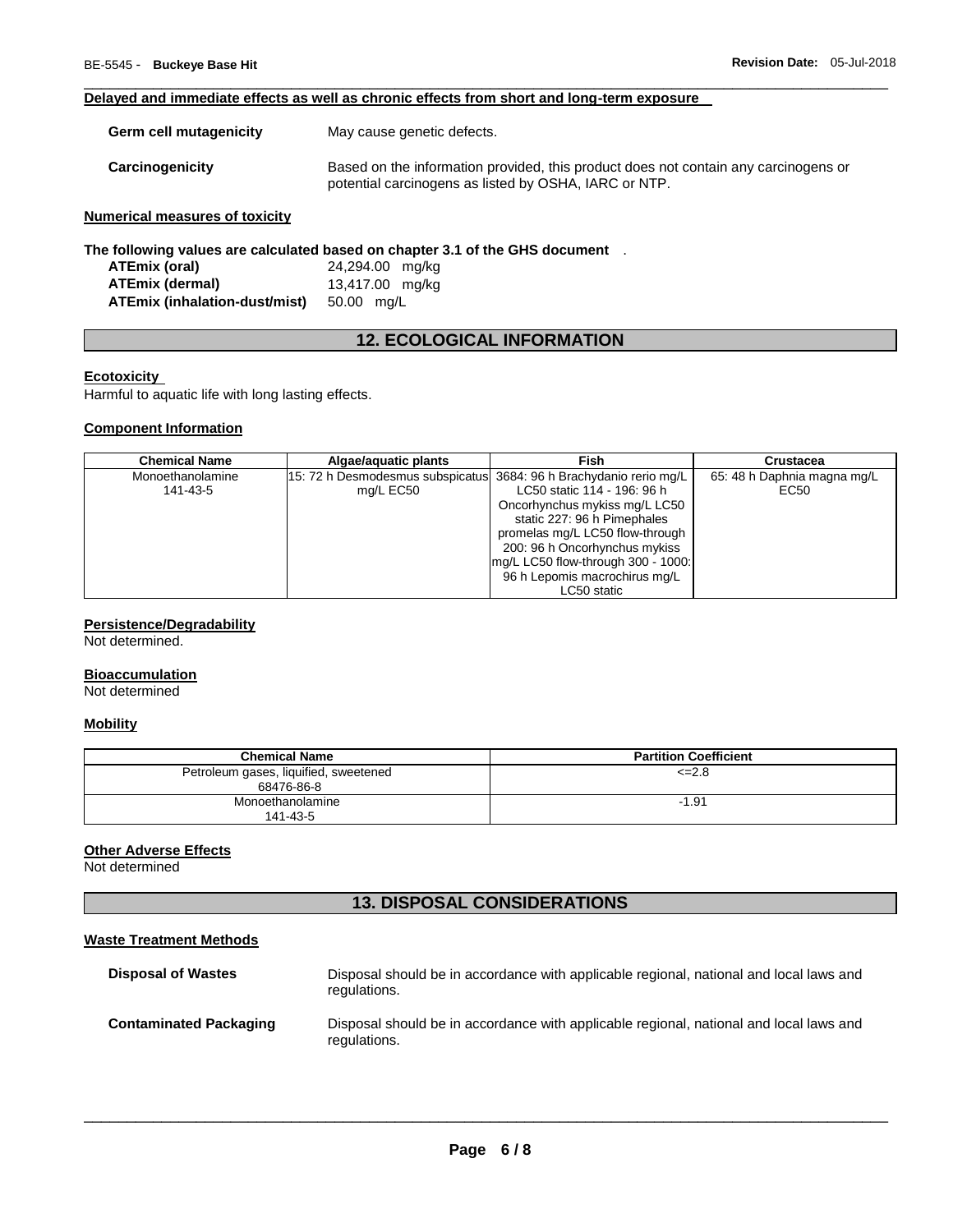### \_\_\_\_\_\_\_\_\_\_\_\_\_\_\_\_\_\_\_\_\_\_\_\_\_\_\_\_\_\_\_\_\_\_\_\_\_\_\_\_\_\_\_\_\_\_\_\_\_\_\_\_\_\_\_\_\_\_\_\_\_\_\_\_\_\_\_\_\_\_\_\_\_\_\_\_\_\_\_\_\_\_\_\_\_\_\_\_\_\_\_\_\_ **14. TRANSPORT INFORMATION**

**Note Please see current shipping paper for most up to date shipping information, including** exemptions and special circumstances.

#### **DOT**

| וטט<br><b>UN/ID No</b><br><b>Proper Shipping Name</b><br><b>Hazard Class</b> | UN1950<br>Aerosols  |
|------------------------------------------------------------------------------|---------------------|
|                                                                              | 2.1                 |
| IATA                                                                         |                     |
| UN/ID No                                                                     | UN1950              |
| <b>Proper Shipping Name</b>                                                  | Aerosols, flammable |
| <b>Hazard Class</b>                                                          | 2.1                 |
| <b>IMDG</b>                                                                  |                     |
| <b>UN/ID No</b>                                                              | UN1950              |
| <b>Proper Shipping Name</b>                                                  | Aerosols            |
| <b>Hazard Class</b>                                                          | 2.1                 |

# **15. REGULATORY INFORMATION**

#### **International Inventories**

| <b>Chemical Name</b>                     | TSCA | <b>DSL/NDSL EINECS/E</b> | <b>LINCS</b> | <b>ENCS</b> | <b>IECSC</b> | <b>KECL</b> | <b>PICCS</b> | <b>AICS</b> |
|------------------------------------------|------|--------------------------|--------------|-------------|--------------|-------------|--------------|-------------|
| Water                                    |      |                          |              |             |              |             | $\checkmark$ |             |
| Petroleum gases, liquified,<br>sweetened |      |                          |              |             |              |             | v            |             |
| Butoxypropanol                           |      |                          |              |             |              |             | v            |             |
| Monoethanolamine                         |      |                          |              |             |              |             | v            |             |
| Potassium Oleate                         |      |                          |              |             |              |             | v            |             |

#### **Legend:**

*TSCA - United States Toxic Substances Control Act Section 8(b) Inventory* 

*DSL/NDSL - Canadian Domestic Substances List/Non-Domestic Substances List* 

*EINECS/ELINCS - European Inventory of Existing Chemical Substances/European List of Notified Chemical Substances* 

*ENCS - Japan Existing and New Chemical Substances* 

*IECSC - China Inventory of Existing Chemical Substances* 

*KECL - Korean Existing and Evaluated Chemical Substances* 

*PICCS - Philippines Inventory of Chemicals and Chemical Substances* 

*AICS - Australian Inventory of Chemical Substances* 

#### **US Federal Regulations**

#### **CERCLA**

This material, as supplied, does not contain any substances regulated as hazardous substances under the Comprehensive Environmental Response Compensation and Liability Act (CERCLA) (40 CFR 302) or the Superfund Amendments and Reauthorization Act (SARA) (40 CFR 355).

#### **SARA 313**

Section 313 of Title III of the Superfund Amendments and Reauthorization Act of 1986 (SARA). This product does not contain any chemicals which are subject to the reporting requirements of the Act and Title 40 of the Code of Federal Regulations, Part 372